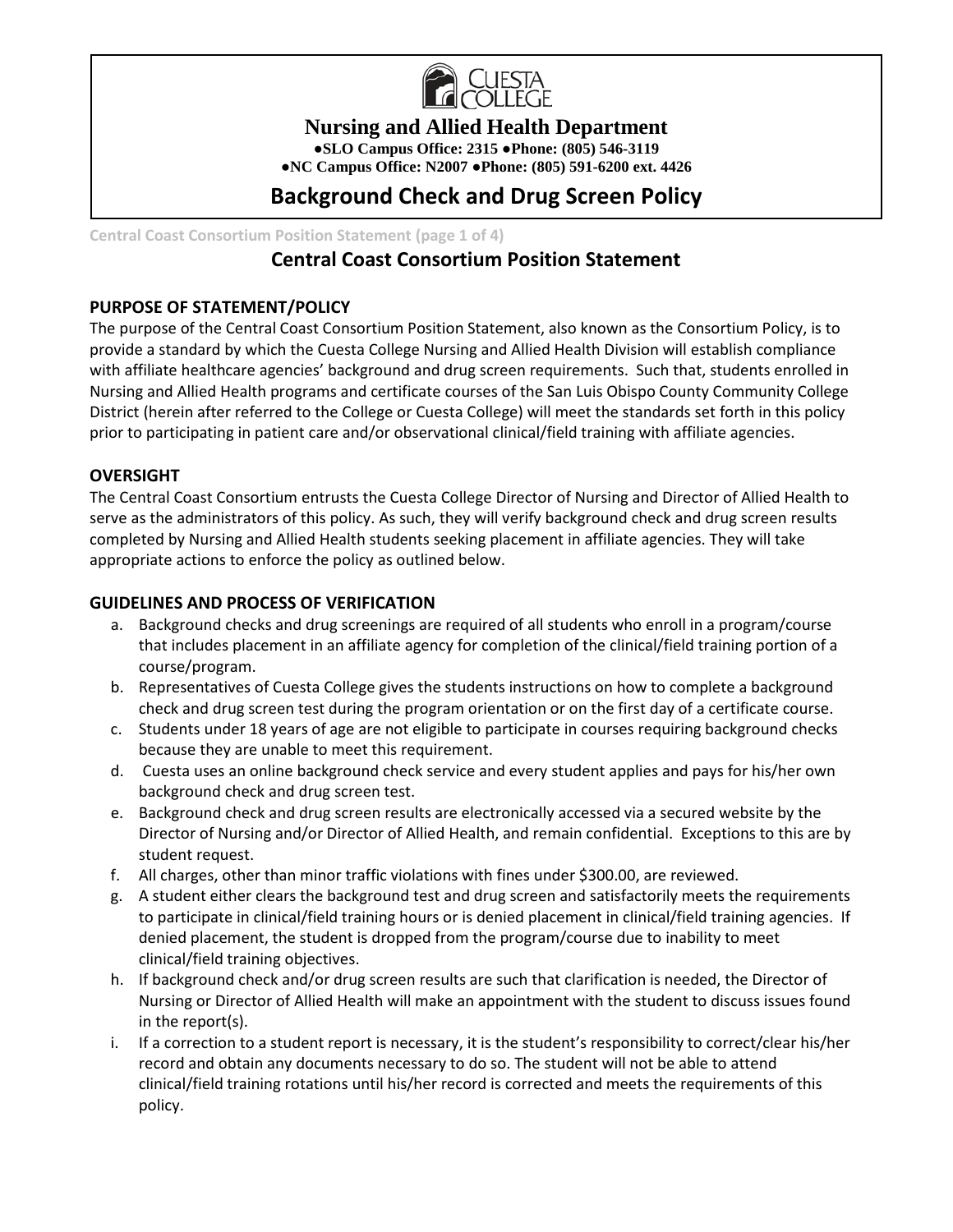- j. If a student's drug screen test report indicates that the test results are "negative dilute", or are other results requiring clarification, the student will be required to meet with the Director of Nursing or Director of Allied Health. If it is determined that retesting is permitted, the cost will be at the student's expense.
- k. In addition to the full background check and drug screen test required prior to the beginning of a program or certificate course, an Office of Inspector General (OIG) report is required of all RN, LVN and Paramedic students every six months. The cost of this report will be paid by the student.
- l. Clearance for a student to participate in clinical/field training does not guarantee his/her eligibility to receive state/national certification or licensure. Upon completion of a program or certificate course, each student is responsible for submitting his/her own application to the appropriate regulatory agency in order to take a licensure or certification exam. The application and eligibility determinations made by the regulatory agencies are separate and independent from Cuesta's policies and practices.

## **BACKGROUND CHECK REPORTS REQUIRING ADDITIONAL INFORMATION PRIOR TO MAKING A FINAL DETERMINATION**

If, after reviewing a background check report, the Director of Nursing or Director of Allied Health is unable to determine a student's placement status, he/she will confer with a minimum of two appropriate Consortium member representatives to determine whether the student is eligible for placement in an affiliate's clinical/field agency.

Consultation with the appropriate Consortium member representative is defined in accordance with the program in which the student is enrolled:

- RN = Affiliate Acute Care Hospitals and Long Term Care Agencies
- EMS = Affiliate EMS/Fire agencies and Acute Care Hospitals
- Medical Assisting = Affiliate Community Clinics, Physician's Offices
- Phlebotomy = Affiliate Acute Care Hospitals, Clinical Laboratories
- a. If both the College and Consortium members agree that the student is eligible for placement in a clinical/field training facility, the student will be allowed to remain enrolled in the course or program and will be cleared to participate in clinical/field training rotations.
- b. If the determination is made that the student will not be allowed in clinical/field training rotations, the Director of Nursing or Director of Allied Health will notify the student of his/her being dropped from the program/course.
- c. Students choosing to appeal this decision are to submit a written statement/request with rationale and supporting documents to the Director of Nursing or the Director of Allied Health within one week of the initial notification.
- d. The Director of Nursing or Director of Allied Health will forward the appeal and supporting documentation to a minimum of two Consortium member representatives.
- e. During the appeal process the student will not be allowed to participate in clinical/field training until a final determination has been made by the Consortium members.
- f. If the appeal is granted, the student will remain enrolled in the course or program and will be allowed to fully participate in the clinical/field training experience.
- g. If the appeal is denied and the student is deemed ineligible for clinical/field placement, the student will be dropped from the program/course.
- h. The Director of Nursing or Director of Allied Health will notify the student of the final outcome
- i. This determination is final and cannot be appealed.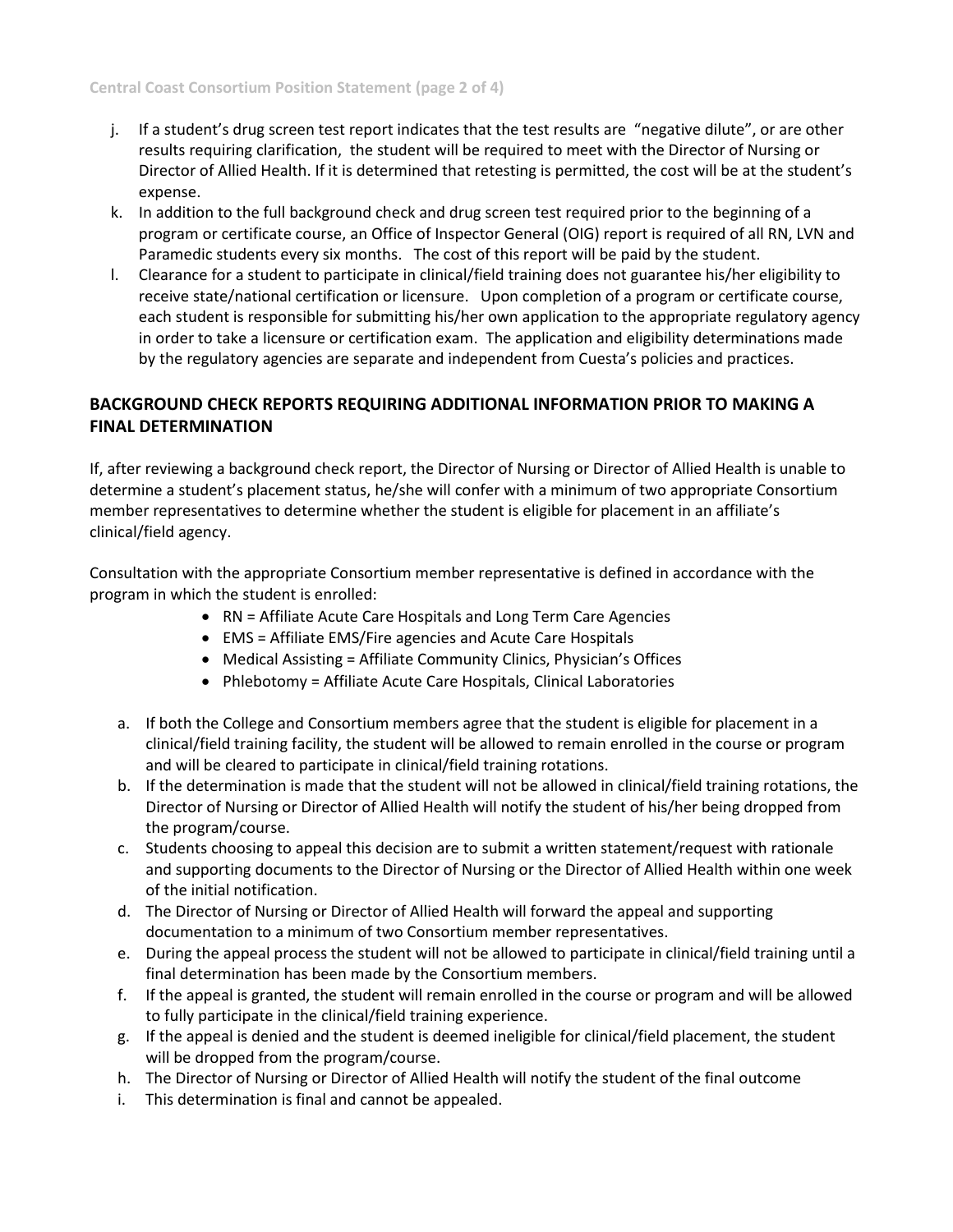# **Central Coast Consortium Position Statement also known as the BACKGROUND CHECK AND DRUG SCREEN POLICY updated 2014**

### **A. BACKGROUND CHECKS WILL MINIMALLY INCLUDE THE FOLLOWING**

- a. Seven years history
- b. Address verification
- c. Sex offender database search
- d. Two names (current legal and one other name)
- e. Officer of Internal General (OIG) search
- f. Social Security Number verification

### **B. STUDENTS WILL BE INELIGLE TO PARTICIPATE IN CLINICAL/FIELD TRAINING HOURS FOR THE FOLLOWING CHARGES AND SITUATIONS**

- a. Murder
- b. Felony Sexual offenses/sexual assault
- c. Felony drug and/or alcohol charges without certificate of rehabilitation
- d. Felonies or misdemeanors involving weapons and/or violent crimes
- e. Theft convictions
- f. Fraud
- g. Elder and /or dependent adult abuse
- h. Formal probation (requiring regularly scheduled meetings with probation officer)

# **C. THE FOLLOWING MAY REQUIRE STUDENTS TO FOLLOW THE APPEAL PROCESS AND WILL BE REVIEWED ON AN INDIVIDUAL BASIS TO DETERMINE CLINICAL/FIELD PLACEMENT ELIGIBILITY**

- a. Pending cases
- b. Offenses appearing on background check records that occurred more than seven years ago
- c. Misdemeanor drug and/or alcohol related charges within the past 3 years
- d. Controlled substance convictions within the past seven years
- e. Repeated misdemeanors (will be reviewed for volume, frequency and severity)
- f. Unfulfilled court requirements
- g. Informal probation (probation without regularly scheduled meetings with a probation officer)

# **D. STUDENTS WILL BE INELIGLE TO PARTICIPATE IN CLINICAL/FIELD TRAINING HOURS IF HIS/HER DRUG SCREEN RESULT IS POSITIVE FOR ANY OF THE FOLLOWING TEN DRUGS**

- a. Marijuana (THC)
- b. Cocaine
- c. Amphetamines
- d. Opiates
- e. Propoxyphene
- f. PCP
- g. Barbiturates
- h. Benzodiazepines
- i. Methaqualone
- j. Methadone